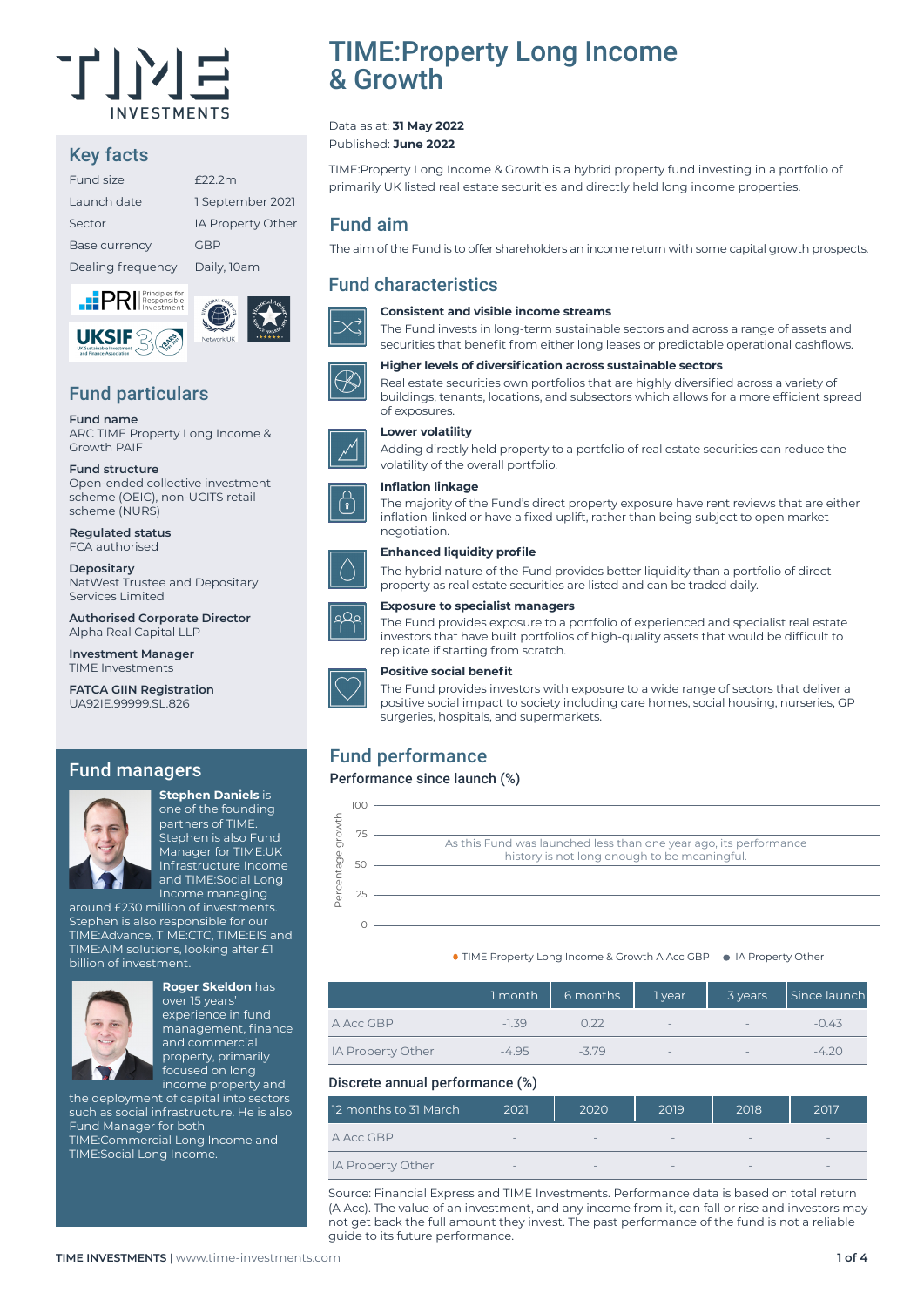# Portfolio breakdown

| Sector breakdown (%)              |       |                               |
|-----------------------------------|-------|-------------------------------|
| Direct long income property 24.5% |       |                               |
| TIME:Social Long Income           | 12.1% |                               |
| Primary care                      | 6.9%  |                               |
| Long-lease                        | 6.0%  |                               |
| Industrial                        | 5.9%  |                               |
| Care homes                        | 5.4%  | <b>Service Service</b>        |
| Logistics                         | 5.0%  | <b>Service Service</b>        |
| Self storage                      | 5.0%  | an an                         |
| Residential                       | 4.8%  |                               |
| Data centres                      | 4.8%  |                               |
| Secondary care                    | 4.6%  |                               |
| Student accommodation             | 3.0%  |                               |
| Food stores                       | 2.8%  |                               |
| Social housing                    | 2.5%  |                               |
| Cash                              | 6.7%  |                               |
| UK real estate securities         |       | Non-UK real estate securities |
| Direct property                   |       | Cash                          |



### Top 10 real estate securities holdings

| Holding                                    | <b>Sector</b>         | Weight |
|--------------------------------------------|-----------------------|--------|
| I XI REIT                                  | Long-lease            | 4.8%   |
| Primary Health Properties Plc Primary care |                       | 3.6%   |
| Target Healthcare                          | Care homes            | 3.5%   |
| Assura                                     | Primary care          | 3.4%   |
| Safestore Holdings                         | Self storage          | 3.1%   |
| UNITE Group Plc                            | Student accommodation | 3.0%   |
| Supermarket Income REIT                    | Food stores           | 2.8%   |
| Grainger Plc                               | Residential           | 2.7%   |
| Tritax Big Box REIT                        | Logistics             | 2.6%   |
| Segro Plc                                  | Industrial            | 2.4%   |
| Top 10 total                               |                       | 31.9%  |

# Featured asset - Primary Healthcare **Properties**

Primary Healthcare Properties Plc (PHP) is a UK REIT that



The leases are backed by secure underlying covenants where a significant amount (90%) of the income is such as the NHS. The facilities invested in are primarily GP surgeries, pharmacies and dentist surgeries and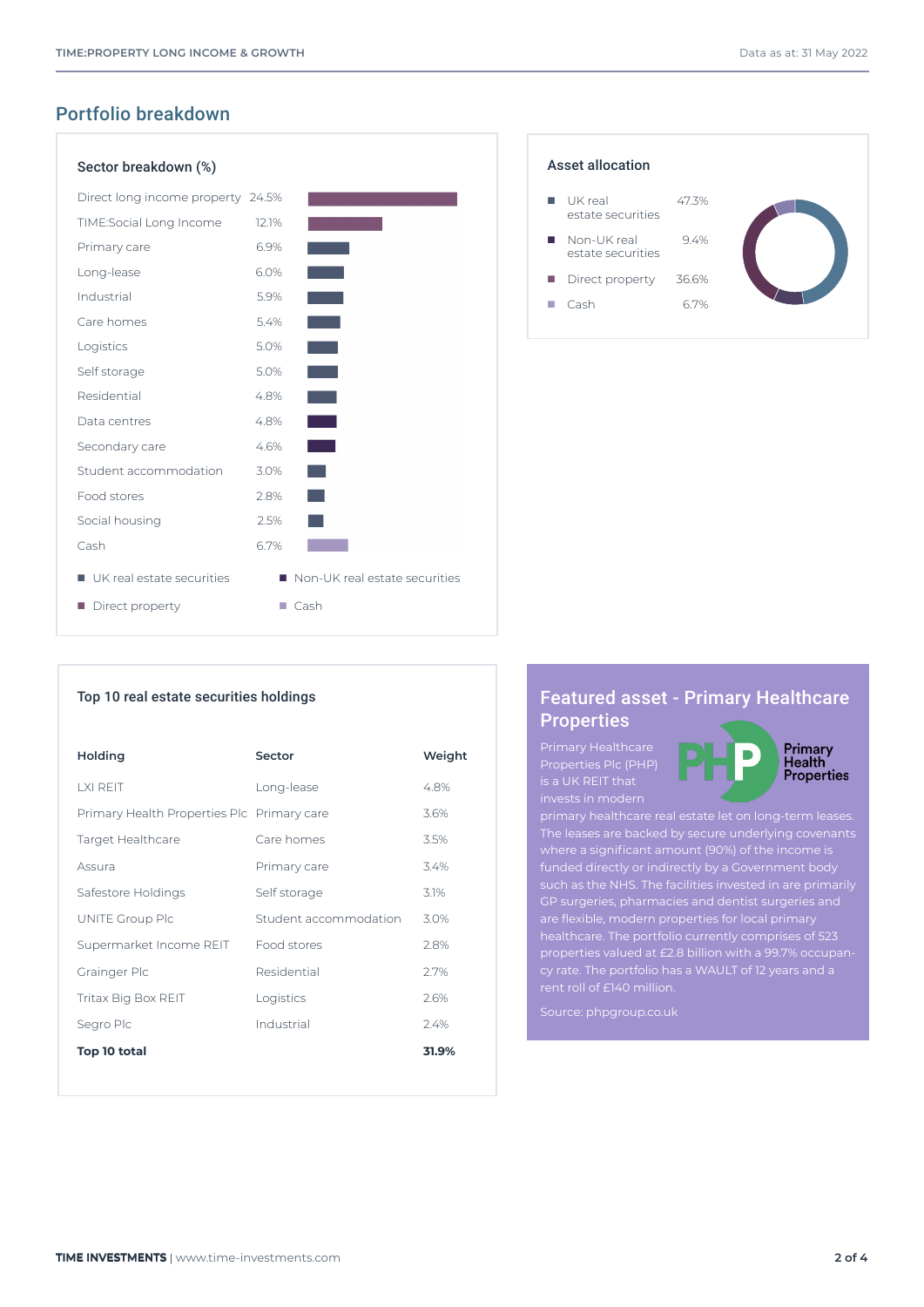### Fund manager commentary

#### **Fund commentary**

In May, both the Bank of England and the Federal Reserve increased interest rates in a bid to control inflation. The Fed's increase of 0.50% was the biggest in 20 years with further similar rises expected by many over the course of the next few meetings. The cost of living crisis caused by the high levels of inflation seen in the energy, food, and the housing market is starting to impact business and consumer confidence, raising the risk of a recession later this year or in early 2023. Employment data however is strong, with unemployment at 3.7% in the UK, a 50-year low. Equity markets remained volatile and managed to recover from yearto-date lows set at the beginning of the month. In bond markets, the UK 10-year gilt yield rose further to 2.1% at month-end having started the month with a yield of just 1.9%.

TIME:Property Long Income & Growth was down -1.39% over the month with the direct property holdings, which now account for 36.6% of total assets providing diversification and price stability, relative to the volatility seen in listed financial markets. The Fund completed the acquisition of its second directly held property, a 175-year ground rent lease, with inflation linkage on a hotel located in Southampton yielding 3.4% for c£3 million. We believe this asset, along with the nursery asset and units in TIME:Social Long Income are particularly defensive and capable of delivering consistent positive returns throughout a range of market conditions. The properties owned are all within sectors that have drivers that demonstrate long-term economic sustainability and therefore support the long-term nature of the leases and have rent reviews linked to inflation.

The logistics and industrial sectors were under pressure this month and holdings such as Tritax Big Box and Segro saw steep share price falls following comments from the online retailer, Amazon, about potential overcapacity in its fulfilment centres. Commentary and reporting from Tritax Big Box and its sister company Tritax Eurobox however give us confidence that the underlying market remains strong and that industry data indicates that structural demand and tight supply remain. Following the share price movement, they are now trading at attractive discounts to their net asset value.

The primary care sector posted strong returns this month, with Assura, up 9%, reporting another solid set of results with total accounting returns up 11% for the year. Management also expects the development pipeline to drive further earnings and dividend growth in the future. We added to our position in both Assura and Primary Health Properties during the month and feel the c4.3% dividend yields remain attractive in this market.

LXI REIT, the largest REIT holding in the portfolio with a weight of 4.8% at month-end reported that they have reached an agreement to acquire the entire issued share capital of Secure Income REIT, the other diversified long lease security also held in the Fund. This led to the shares of Secure Income REIT going up 9%. The merger is expected to be immediately accretive to earnings per share with a cost saving of £8.6 million also expected from the enlarged entity.

## About TIME

TIME Investments is a specialist investment manager focused on delivering long-term investments that seek consistent and attractive risk-adjusted returns. We take a deliberately defensive approach investing in asset-backed and income generating assets, predominantly through infrastructure, real estate and lending. TIME Investments has a long track record in fund management with 30 investment specialists within the renewables, lending and property teams.

Real estate has historically proven to perform comparably well in an inflationary environment and has a historically low correlation to interest rates. We expect volatility to continue in the short term, but the fundamentals of the underlying sectors to which the Fund has exposure remain strong, and rental growth is anticipated across most of them. The direct long income property exposure is expected to continue to reduce the volatility of the Fund and support the income return. As the Fund grows, the focus will remain on economically sustainable sectors with attractive longterm characteristics, and the direct property element will be further diversified with a continued focus on properties with long leases and inflation-linked rent reviews.